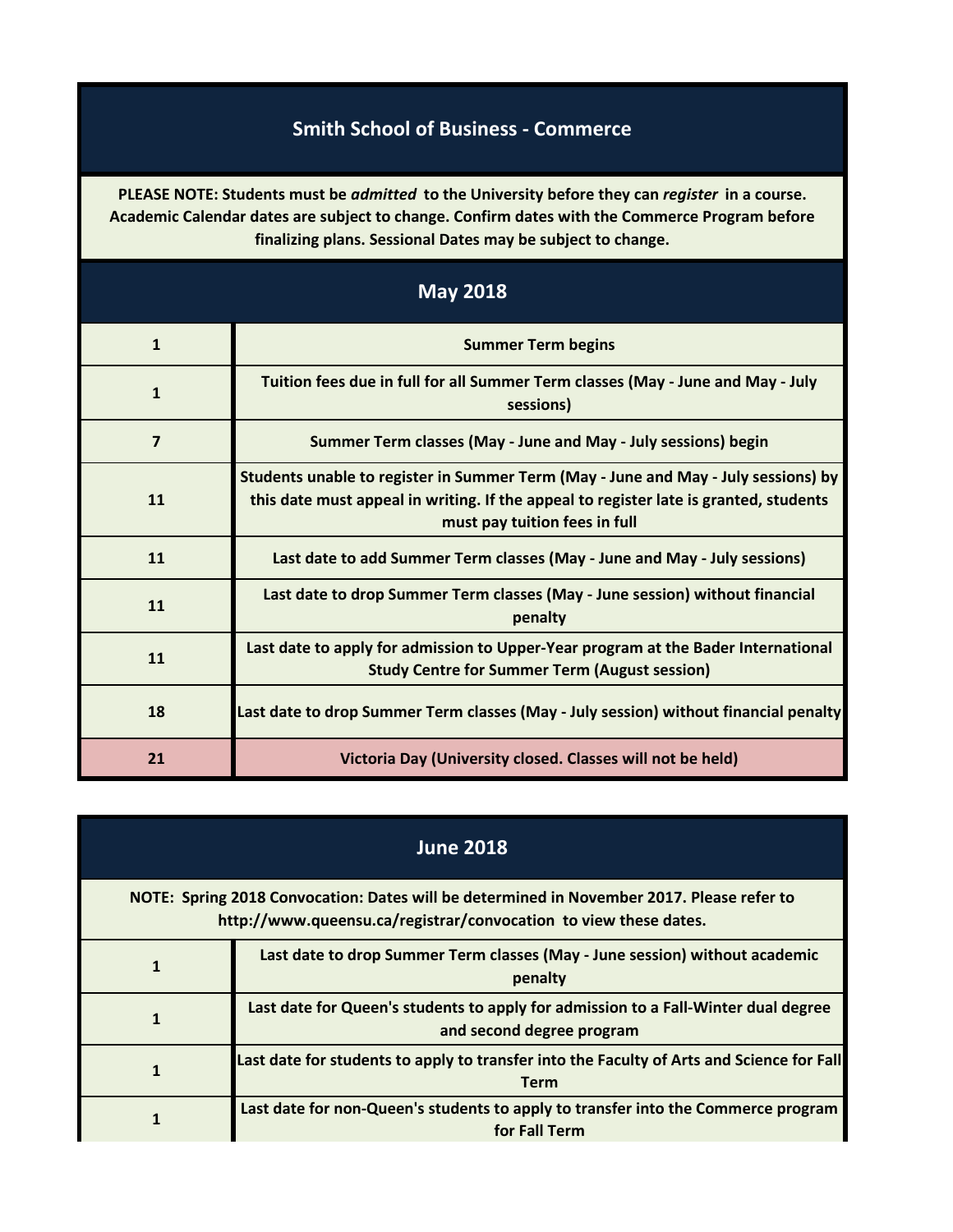|           | Last date to apply for accommodation for an official examination conflict for the<br>June, July and August examination sessions                                                                                          |
|-----------|--------------------------------------------------------------------------------------------------------------------------------------------------------------------------------------------------------------------------|
| 15        | Last date for receipt of required documentation from students seeking admission for<br>Fall Term to full-time study, including transfer students, to ensure than an admission<br>decision is made before the Term begins |
| 18        | Summer Term classes (May - June session) end                                                                                                                                                                             |
| $21 - 22$ | <b>Examinations for Summer Term (May - June session) classes (TENTATIVE)</b>                                                                                                                                             |
| 29        | Last date to drop Summer Term classes (May - July session) without academic<br>penalty                                                                                                                                   |

| <b>July 2018</b>        |                                                                                                                                                                                                 |
|-------------------------|-------------------------------------------------------------------------------------------------------------------------------------------------------------------------------------------------|
| $\mathbf{1}$            | Tuition fees due in full for all Summer Term classes (July-August sessions)                                                                                                                     |
| $\overline{2}$          | Canada Day observed (University closed. Classes will not be held)                                                                                                                               |
| $\overline{\mathbf{3}}$ | Summer Term classes (July - August session) begin                                                                                                                                               |
| 9                       | Students unable to register in Summer Term (July - August session) by this date must<br>appeal in writing. If the appeal to register late is granted, students must pay tuition<br>fees in full |
| 9                       | Last date to add Summer Term classes (July - August session)                                                                                                                                    |
| 9                       | Last date to drop Summer Term classes (July - August session) without financial<br>penalty                                                                                                      |
| $9 - 27$                | <b>Summer class selection period (TENTATIVE)</b>                                                                                                                                                |
| 15                      | First date to apply to graduate in SOLUS for Fall 2018 (TENTATIVE)                                                                                                                              |
| 27                      | Summer Term classes (May - July session) end                                                                                                                                                    |
| 30                      | Last date to drop Summer Term classes (July - August session) without academic<br>penalty                                                                                                       |
| 31                      | Summer Term examinations (May - July session) begin (TENTATIVE)                                                                                                                                 |
| 31                      | Last date to apply for admission to Upper-Year program at the Bader International<br><b>Study Centre for Fall Term</b>                                                                          |

**August 2018**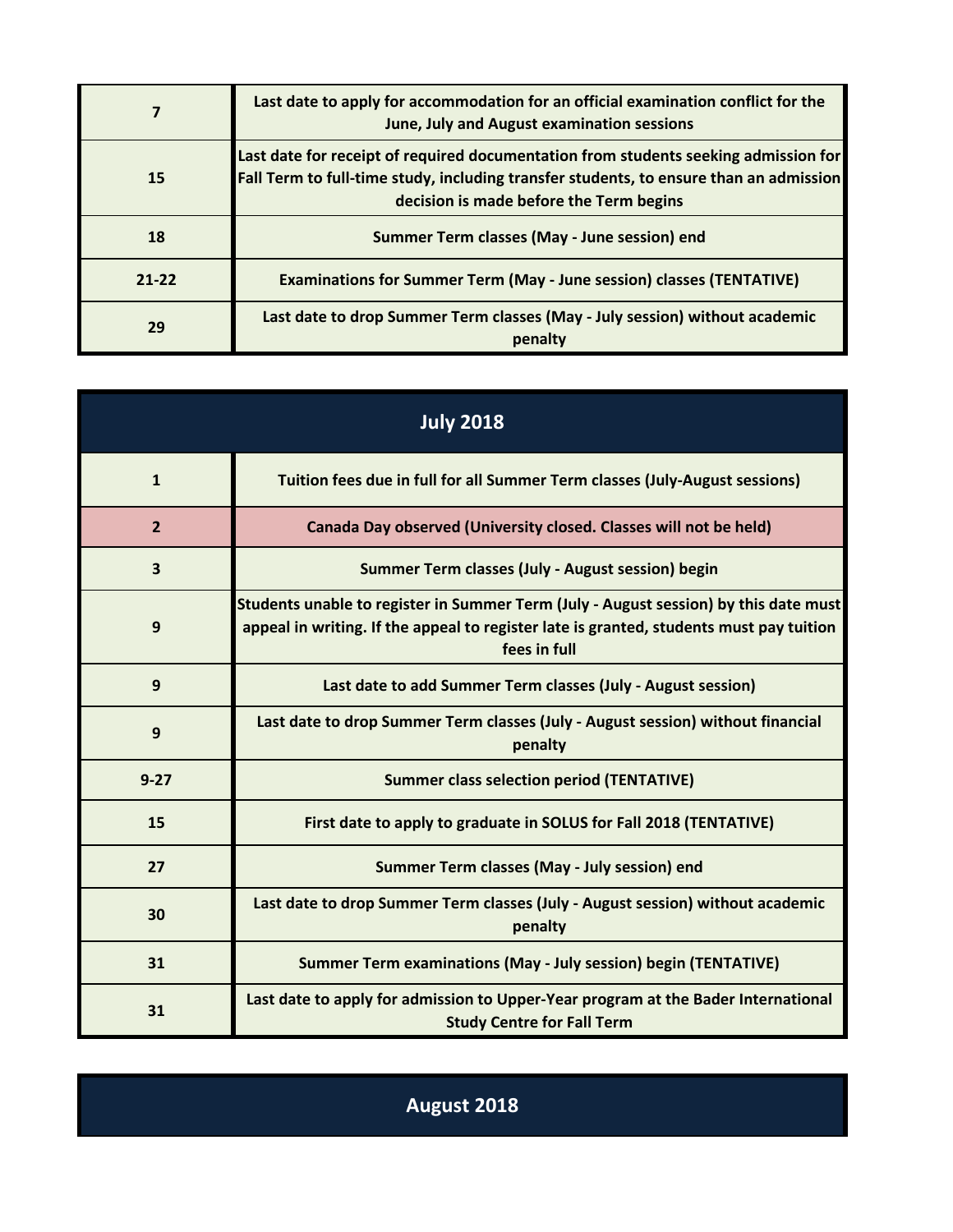|           | Summer Term examinations (May - July session) end (TENTATIVE)       |
|-----------|---------------------------------------------------------------------|
|           | <b>Fall class selection period ends</b>                             |
| 6         | Civic Holiday (University closed. Classes will not be held)         |
| 13        | Summer Term classes (July - August session) end                     |
| $15 - 16$ | <b>Summer Term examinations (July - August session) (TENTATIVE)</b> |
| 21        | Open Enrolment period (add/drop/swap classes) begins (TENTATIVE)    |
| 31        | <b>Summer Term ends</b>                                             |

| September 2018 |                                                                                                                                                                    |
|----------------|--------------------------------------------------------------------------------------------------------------------------------------------------------------------|
| 1              | <b>Fall Term begins</b>                                                                                                                                            |
| 1              | Tuition fees due in full for Fall term                                                                                                                             |
| 1              | <b>Orientation Week begins (arrival day)</b>                                                                                                                       |
| $\mathbf{1}$   | <b>Welcoming Ceremony for new students</b>                                                                                                                         |
| 3              | Labour Day (University closed. Classes will not be held)                                                                                                           |
| 6              | <b>Fall Term classes begin</b>                                                                                                                                     |
| 19             | Students unable to register in Fall Term by this date must appeal in writing. If the<br>appeal to register late is granted, students must pay tuition fees in full |
| 19             | Last date to add Fall term and multi-term classes                                                                                                                  |
| 19             | Last date to drop fall term and multi-term classes without financial penalty                                                                                       |
| 30             | Deadline for payment of residence, UHIP and Student Activity Fees                                                                                                  |

|    | October 2018                                                      |
|----|-------------------------------------------------------------------|
| 8  | Thanksgiving Day (University closed. Classes will not be held)    |
| 15 | Last date to apply to graduate in SOLUS for Fall 2018 (TENTATIVE) |
| 16 | <b>University Day (Classes not cancelled)</b>                     |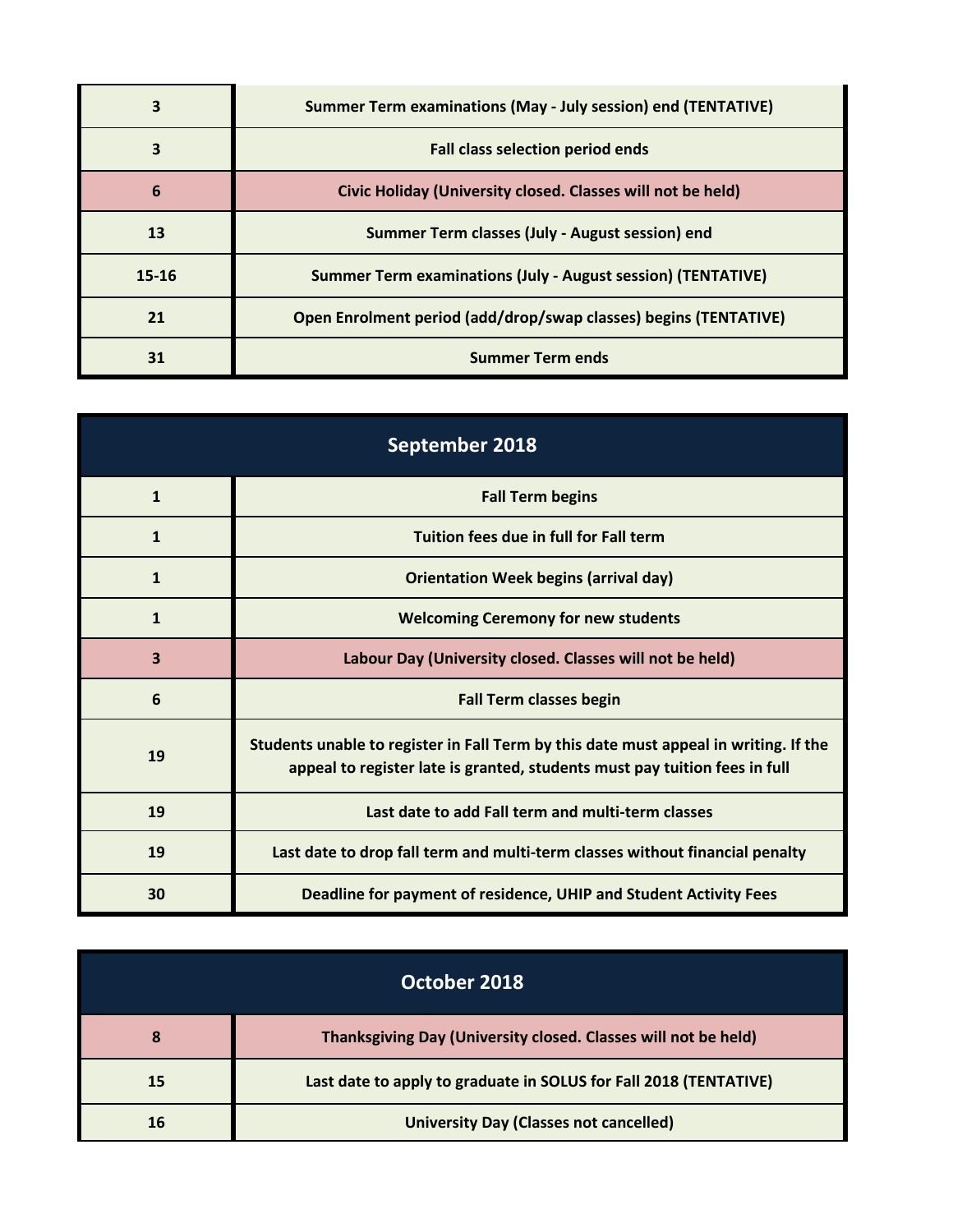| $18 - 19, 22 - 24$ | <b>Interview blackout dates (all Commerce students)</b>                                                                                                        |
|--------------------|----------------------------------------------------------------------------------------------------------------------------------------------------------------|
| $25 - 26$          | Fall mid-term break (classes will not be held)                                                                                                                 |
| $25 - 26$          | Interview blackout dates (1st and 2nd year Commerce students only)                                                                                             |
| $27 - 31$          | <b>Interview blackout dates (all Commerce students)</b>                                                                                                        |
| 29-31              | First three days of Mid-Term exam week for 1st and 2nd year Commerce students<br>only (Commerce classes cancelled for 1st and 2nd year Commerce students only) |

 $\sim$ 

| November 2018                                                                                                                                          |                                                                                                                                                             |
|--------------------------------------------------------------------------------------------------------------------------------------------------------|-------------------------------------------------------------------------------------------------------------------------------------------------------------|
| NOTE: Fall 2018 Convocation: Dates will be determined in May 2018. Please refer to<br>http://www.queensu.ca/registrar/convocation to view these dates. |                                                                                                                                                             |
| $1 - 2$                                                                                                                                                | Last two days of Mid-Term exam week for 1st and 2nd year Commerce students only<br>(Commerce classes cancelled for 1st and 2nd year Commerce students only) |
| $1 - 2$                                                                                                                                                | Interview blackout dates (all Commerce students)                                                                                                            |
| $\overline{2}$                                                                                                                                         | Last date to drop Fall term classes without academic penalty                                                                                                |
| $\overline{\mathbf{z}}$                                                                                                                                | Last date to apply for accommodation for an official exam conflict for the December<br>exam session                                                         |
| 9                                                                                                                                                      | Remembrance Day observance (Classes cancelled 10:30 - 11:30 a.m.)                                                                                           |
| 15                                                                                                                                                     | Last date to apply for admission to Upper-Year program at the Bader International<br><b>Study Centre for Winter Term</b>                                    |
| 30                                                                                                                                                     | <b>Fall Term classes end</b>                                                                                                                                |

| December 2018 |                                                                                                 |
|---------------|-------------------------------------------------------------------------------------------------|
|               | First date to apply to graduate in SOLUS for Spring 2019 (TENTATIVE)                            |
|               | Last date for students to apply for admission to dual degree programs for Winter<br><b>Term</b> |
| $1 - 4$       | <b>Fall Term pre-examination period</b>                                                         |
| $5 - 20$      | Examination period for Commerce courses and Arts and Science courses for all years              |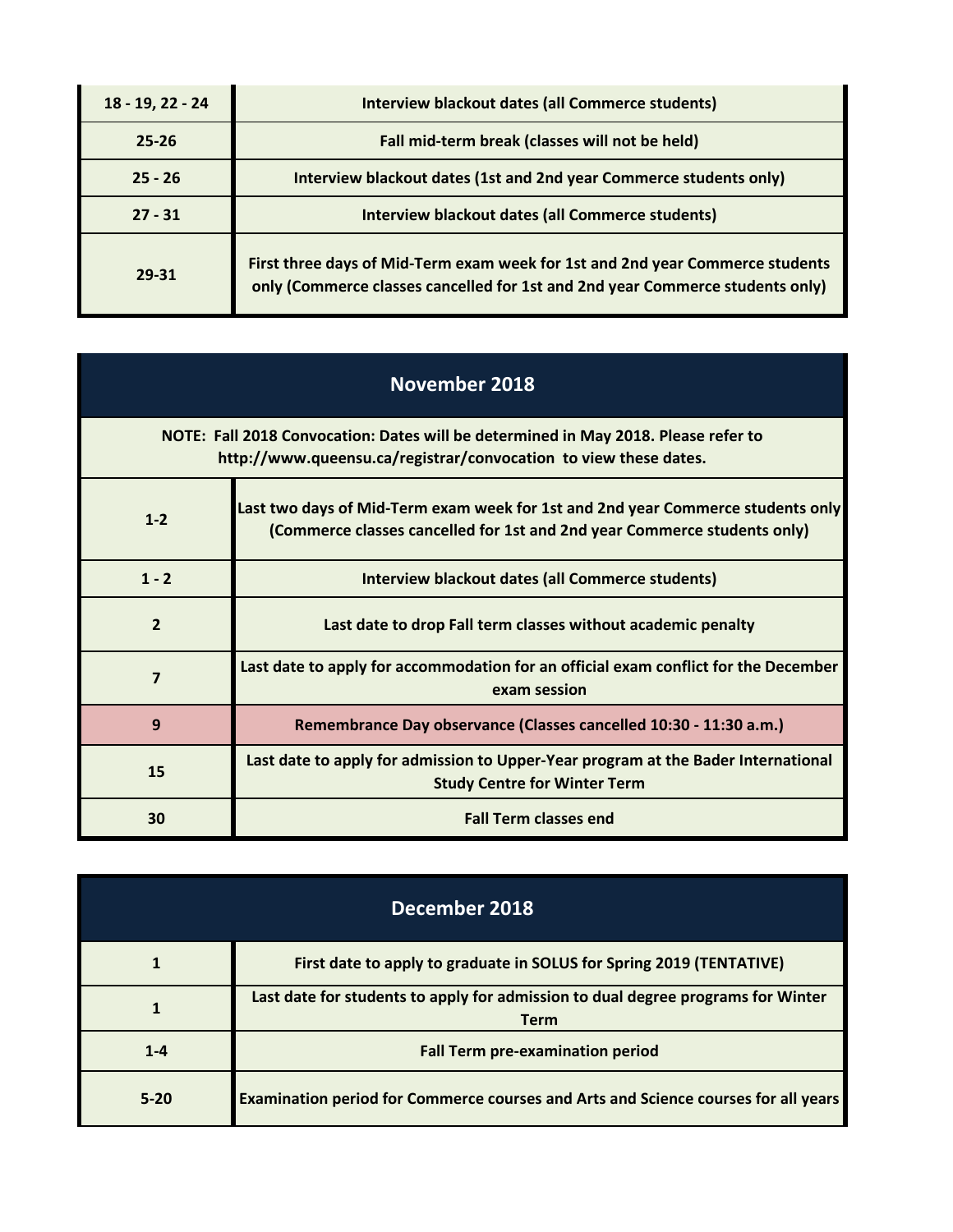| <b>Commemoration Day (all academic activities cancelled)</b> |
|--------------------------------------------------------------|
| <b>Fall Term ends</b>                                        |

| January 2019 |                                                                                                                                                                      |
|--------------|----------------------------------------------------------------------------------------------------------------------------------------------------------------------|
| $\mathbf{1}$ | New Year's Day (University closed. Classes will not be held)                                                                                                         |
| $\mathbf{1}$ | <b>Winter Term begins</b>                                                                                                                                            |
|              | <b>Winter Term classes begin</b>                                                                                                                                     |
| 10           | Tuition fees due in full for Winter Term classes                                                                                                                     |
| 18           | Students unable to register in Winter Term by this date must appeal in writing. If the<br>appeal to register late is granted, students must pay tuition fees in full |
| 18           | Last date to add Winter Term classes                                                                                                                                 |
| 18           | Last date to drop Winter Term classes without financial penalty                                                                                                      |

| <b>February 2019</b> |                                                                        |
|----------------------|------------------------------------------------------------------------|
| $\boldsymbol{4}$     | <b>Registration for Summer Term classes begins</b>                     |
| $4 - 15$             | <b>Interview blackout dates (all Commerce students)</b>                |
| $11 - 15$            | Mid-Term exams for 1st and 2nd year Commerce students                  |
| $11 - 15$            | Commerce classes cancelled for 1st and 2nd year Commerce students only |
| 18                   | Family Day (University closed. Classes will not be held)               |
| 19-22                | <b>Reading Week (all classes cancelled)</b>                            |

| <b>March 2019</b> |                                                                                                 |
|-------------------|-------------------------------------------------------------------------------------------------|
|                   | Last date to drop Winter Term classes without academic penalty                                  |
|                   | Last day to apply for accommodation for an official exam conflict for the April exam<br>session |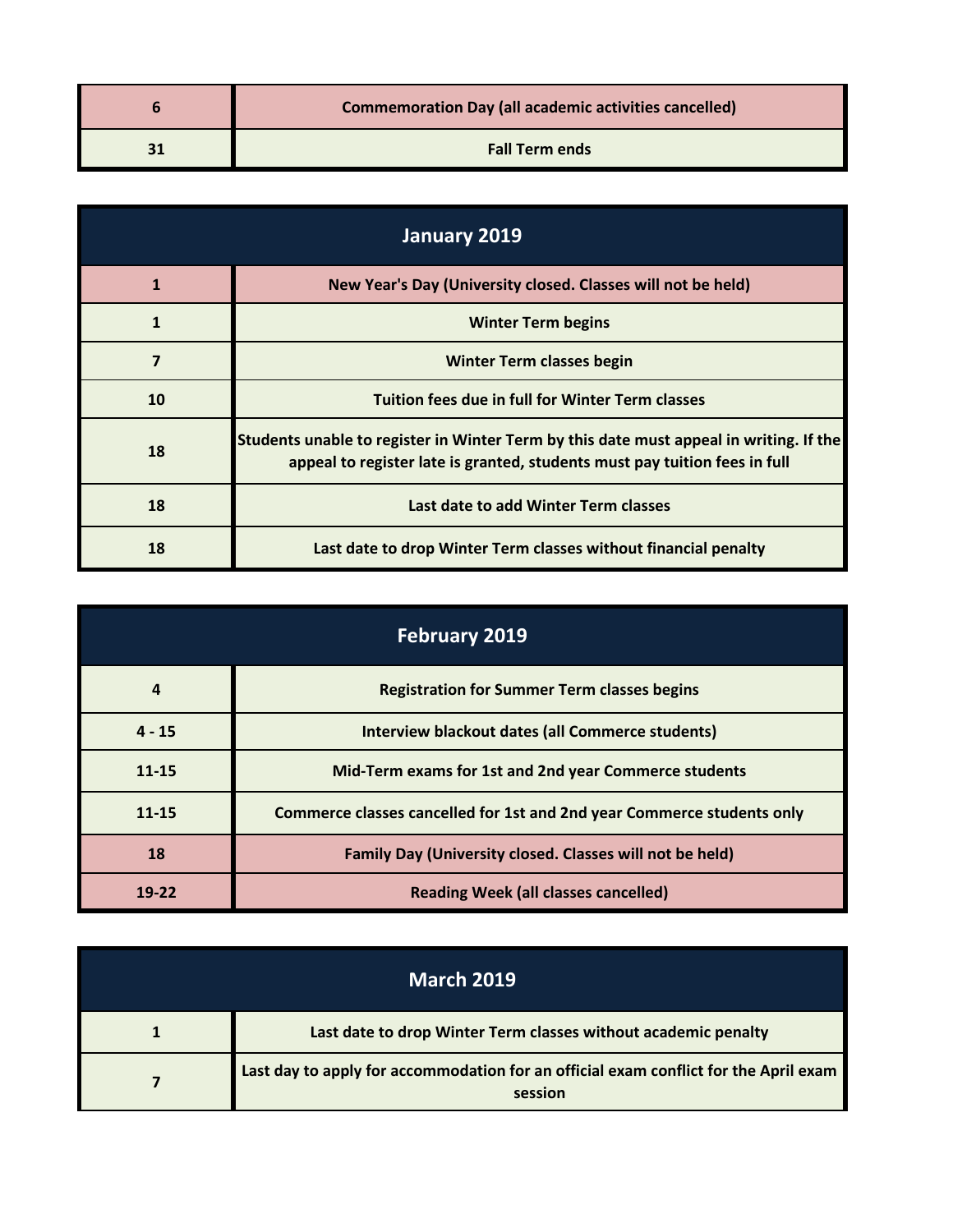| 30 | Last date to apply for admission to Upper-Year program at the Bader International |
|----|-----------------------------------------------------------------------------------|
|    | <b>Study Centre for Summer Term (May - June session)</b>                          |

| <b>April 2019</b> |                                                                                                                |
|-------------------|----------------------------------------------------------------------------------------------------------------|
| 1                 | Last date for Queen's students to apply for admission to a Summer term dual degree<br>or second degree program |
| 5                 | <b>Winter Term classes end</b>                                                                                 |
| $6 - 10$          | <b>Winter Term pre-examination study period</b>                                                                |
| $11 - 27$         | Winter Term examination period for Commerce courses and Arts and Science<br>courses for all years              |
| 19                | Good Friday (University closed - Examinations will not be held)                                                |
| 30                | Last date to apply to graduate in SOLUS for Spring 2019 (TENTATIVE)                                            |
| 30                | <b>Winter Term ends</b>                                                                                        |

| <b>May 2019</b> |                                                                                                                                                                                                              |
|-----------------|--------------------------------------------------------------------------------------------------------------------------------------------------------------------------------------------------------------|
| $\mathbf{1}$    | <b>Summer Term begins</b>                                                                                                                                                                                    |
| $\mathbf{1}$    | Tuition fees due in full for Summer Term classes (May-June and May-July sessions)                                                                                                                            |
| 6               | Summer Term classes (May - June and May - July sessions) begin                                                                                                                                               |
| 10              | Students unable to register in Summer Term (May - June and May - July sessions) by<br>this date must appeal in writing. If the appeal to register late is granted, students<br>must pay tuition fees in full |
| 10              | Last date to add Summer Term classes (May - June and May - July sessions)                                                                                                                                    |
| 10              | Last date to drop Summer Term classes (May - June session) without financial<br>penalty                                                                                                                      |
| 10              | Last date to apply for admission to the Upper Year Program at the Bader<br><b>International Study Centre for Summer Term (August session)</b>                                                                |
| 17              | Last date to drop Summer Term classes (May - July session) without financial penalty                                                                                                                         |
| 20              | Victoria Day (University closed. Classes will not be held)                                                                                                                                                   |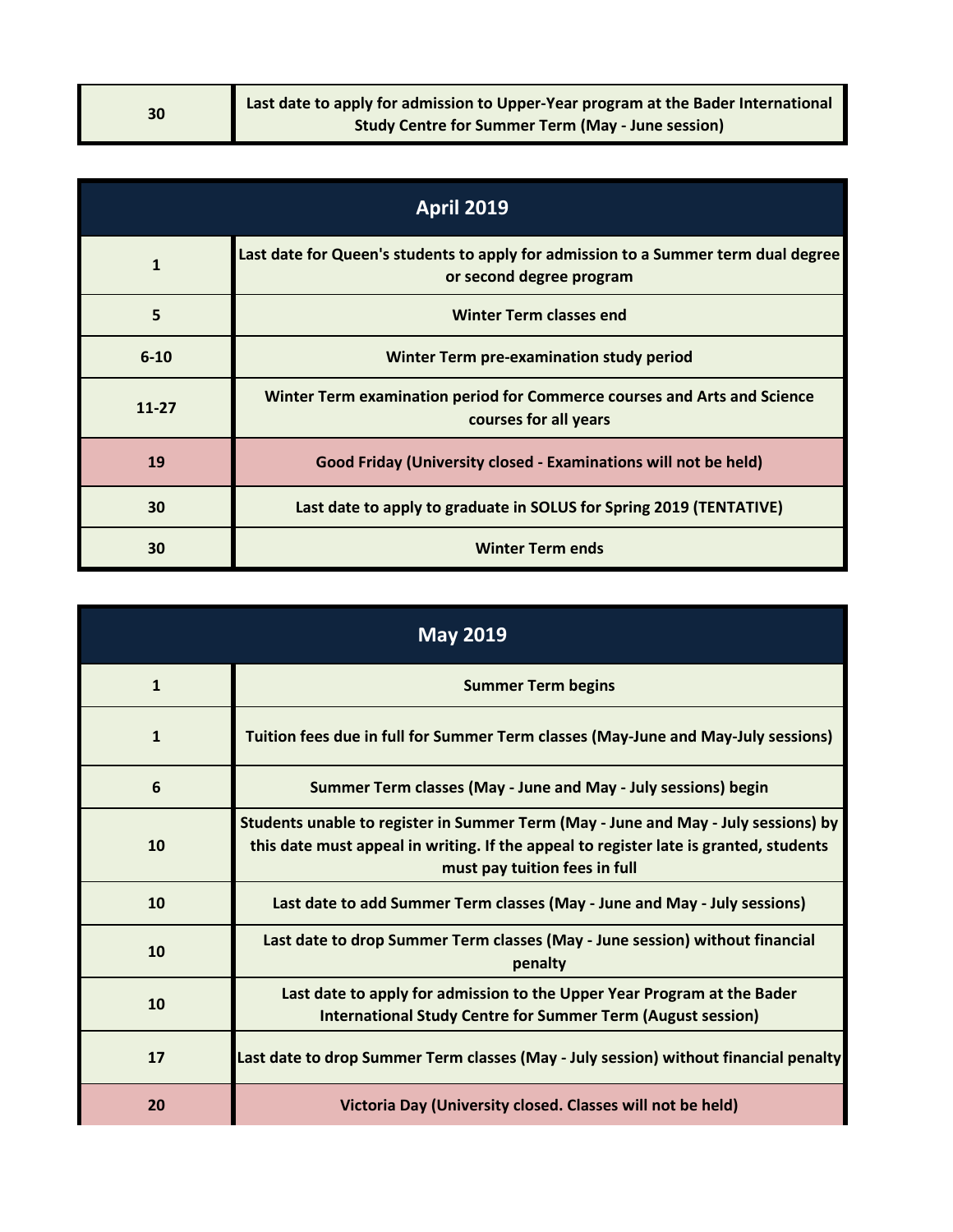| <b>June 2019</b>                                                                                                                                              |                                                                                                                                                                                                                          |
|---------------------------------------------------------------------------------------------------------------------------------------------------------------|--------------------------------------------------------------------------------------------------------------------------------------------------------------------------------------------------------------------------|
| NOTE: Spring 2019 Convocation: Dates will be determined in November 2018. Please refer to<br>http://www.queensu.ca/registrar/convocation to view these dates. |                                                                                                                                                                                                                          |
| $\mathbf{1}$                                                                                                                                                  | Last date for Queen's students to apply for admission to a dual degree or second<br>degree program for Fall Term                                                                                                         |
| $\mathbf{1}$                                                                                                                                                  | Last date for students to apply to transfer into the Faculty of Arts and Science for Fall<br><b>Term</b>                                                                                                                 |
| $\mathbf{1}$                                                                                                                                                  | Last date for non-Queen's students to apply to transfer into the Commerce program<br>for Fall Term                                                                                                                       |
| $\overline{7}$                                                                                                                                                | Last day to apply for accommodation for an official exam conflict for the June, July<br>and August exam sessions                                                                                                         |
| 15                                                                                                                                                            | Last date for receipt of required documentation from students seeking admission for<br>Fall Term to full-time study, including transfer students, to ensure than an admission<br>decision is made before the Term begins |
| 17                                                                                                                                                            | Summer Term classes (May - June session) end                                                                                                                                                                             |
| $20 - 21$                                                                                                                                                     | <b>Examinations for Summer Term (May - June session) classes (TENTATIVE)</b>                                                                                                                                             |
| 28                                                                                                                                                            | Last date to drop Summer Term classes (May - July session) without academic<br>penalty                                                                                                                                   |

| <b>July 2019</b> |                                                                                                                                                                                                 |
|------------------|-------------------------------------------------------------------------------------------------------------------------------------------------------------------------------------------------|
|                  | Tuition fees due in full for Summer Term classes (July-August session)                                                                                                                          |
|                  | Canada Day observed (University closed. Classes will not be held)                                                                                                                               |
|                  | Summer Term classes (July - August session) begin                                                                                                                                               |
| 8                | Students unable to register in Summer Term (July - August session) by this date must<br>appeal in writing. If the appeal to register late is granted, students must pay tuition<br>fees in full |
| 8                | Last date to add Summer Term classes (July - August session)                                                                                                                                    |